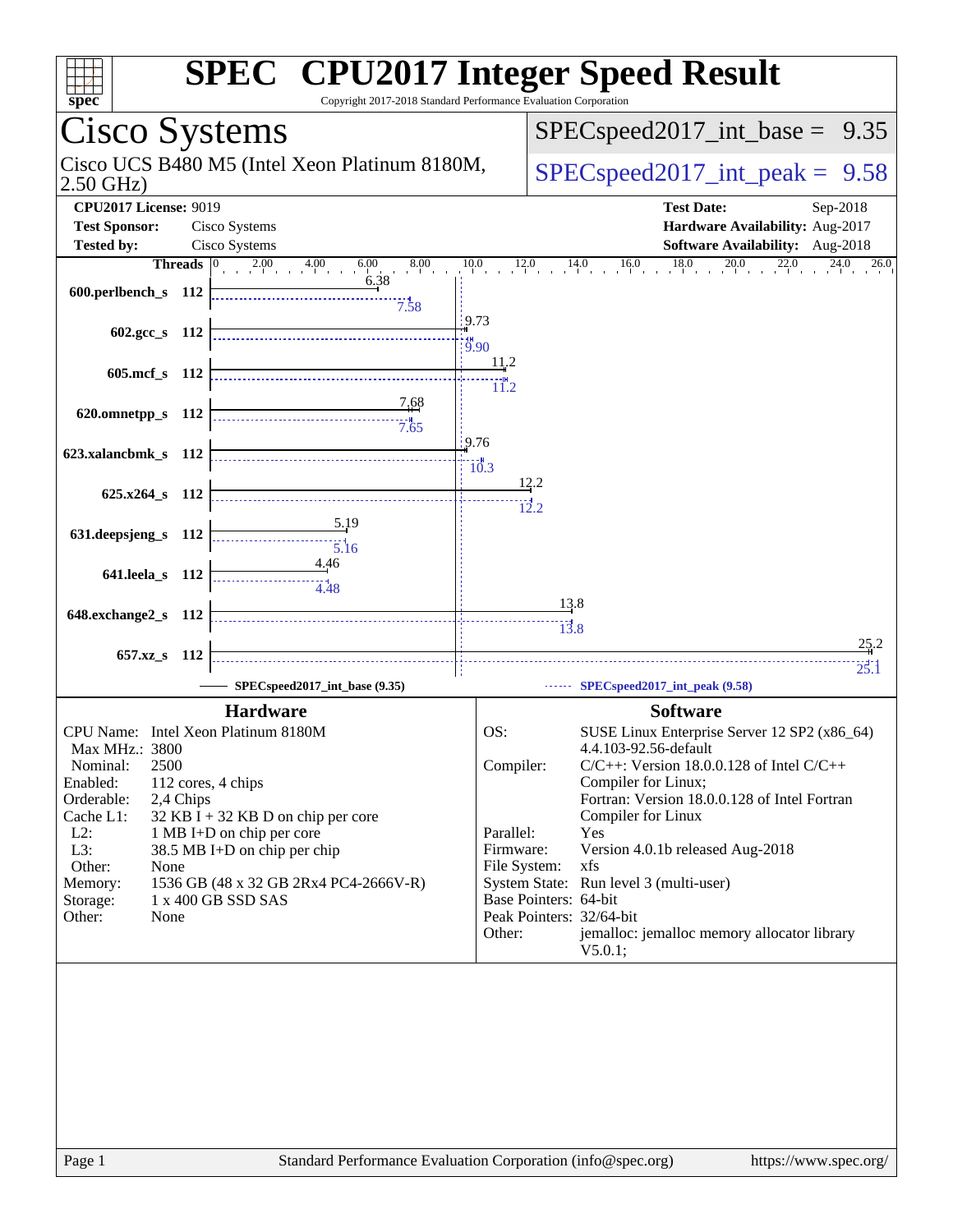

Copyright 2017-2018 Standard Performance Evaluation Corporation

### Cisco Systems

2.50 GHz) Cisco UCS B480 M5 (Intel Xeon Platinum 8180M,  $\big|$  [SPECspeed2017\\_int\\_peak =](http://www.spec.org/auto/cpu2017/Docs/result-fields.html#SPECspeed2017intpeak) 9.58

 $SPECspeed2017\_int\_base = 9.35$ 

**[CPU2017 License:](http://www.spec.org/auto/cpu2017/Docs/result-fields.html#CPU2017License)** 9019 **[Test Date:](http://www.spec.org/auto/cpu2017/Docs/result-fields.html#TestDate)** Sep-2018 **[Test Sponsor:](http://www.spec.org/auto/cpu2017/Docs/result-fields.html#TestSponsor)** Cisco Systems **[Hardware Availability:](http://www.spec.org/auto/cpu2017/Docs/result-fields.html#HardwareAvailability)** Aug-2017 **[Tested by:](http://www.spec.org/auto/cpu2017/Docs/result-fields.html#Testedby)** Cisco Systems **[Software Availability:](http://www.spec.org/auto/cpu2017/Docs/result-fields.html#SoftwareAvailability)** Aug-2018

### **[Results Table](http://www.spec.org/auto/cpu2017/Docs/result-fields.html#ResultsTable)**

|                                    | <b>Base</b>    |                |       |                |       | <b>Peak</b>    |       |                |                |              |                |              |                |              |
|------------------------------------|----------------|----------------|-------|----------------|-------|----------------|-------|----------------|----------------|--------------|----------------|--------------|----------------|--------------|
| <b>Benchmark</b>                   | <b>Threads</b> | <b>Seconds</b> | Ratio | <b>Seconds</b> | Ratio | <b>Seconds</b> | Ratio | <b>Threads</b> | <b>Seconds</b> | <b>Ratio</b> | <b>Seconds</b> | <b>Ratio</b> | <b>Seconds</b> | <b>Ratio</b> |
| $600.$ perlbench $\mathsf{S}$      | 112            | 278            | 6.38  | 278            | 6.38  | 278            | 6.38  | 112            | 234            | 7.58         | 234            | 7.58         | 233            | 7.61         |
| $602.\text{gcc}\_\text{s}$         | 112            | 408            | 9.77  | 411            | 9.68  | 409            | 9.73  | 112            | 402            | 9.90         | 398            | 10.0         | 407            | 9.79         |
| $605$ .mcf s                       | 112            | 422            | 11.2  | 422            | 11.2  | 420            | 11.2  | 112            | 418            | 11.3         | 423            | 11.2         | 421            | <b>11.2</b>  |
| 620.omnetpp_s                      | 112            | 212            | 7.68  | 216            | 7.56  | 205            | 7.95  | 112            | 212            | 7.69         | 215            | 7.60         | 213            | 7.65         |
| 623.xalancbmk s                    | 112            | 145            | 9.76  | 146            | 9.68  | 145            | 9.76  | 112            | 136            | 10.4         | 137            | 10.3         | 138            | 10.3         |
| $625.x264$ s                       | 112            | 144            | 12.2  | 144            | 12.2  | 145            | 12.2  | 112            | 144            | 12.2         | 144            | 12.2         | 144            | 12.2         |
| 631.deepsjeng_s                    | 112            | 276            | 5.19  | 276            | 5.19  | 276            | 5.19  | 112            | 278            | 5.16         | 278            | 5.16         | 278            | 5.15         |
| 641.leela s                        | 112            | 382            | 4.46  | 383            | 4.46  | 382            | 4.46  | 112            | 381            | 4.48         | 381            | 4.48         | 381            | 4.48         |
| 648.exchange2_s                    | 112            | 214            | 13.7  | 213            | 13.8  | 213            | 13.8  | 112            | 214            | 13.8         | 214            | 13.7         | 213            | 13.8         |
| $657.xz$ s                         | 112            | 245            | 25.2  | 246            | 25.2  | 247            | 25.1  | 112            | 243            | 25.4         | 246            | 25.1         | 247            | 25.1         |
| $SPECspeed2017$ int base =<br>9.35 |                |                |       |                |       |                |       |                |                |              |                |              |                |              |

**[SPECspeed2017\\_int\\_peak =](http://www.spec.org/auto/cpu2017/Docs/result-fields.html#SPECspeed2017intpeak) 9.58**

Results appear in the [order in which they were run.](http://www.spec.org/auto/cpu2017/Docs/result-fields.html#RunOrder) Bold underlined text [indicates a median measurement](http://www.spec.org/auto/cpu2017/Docs/result-fields.html#Median).

#### **[Operating System Notes](http://www.spec.org/auto/cpu2017/Docs/result-fields.html#OperatingSystemNotes)**

Stack size set to unlimited using "ulimit -s unlimited"

#### **[General Notes](http://www.spec.org/auto/cpu2017/Docs/result-fields.html#GeneralNotes)**

Environment variables set by runcpu before the start of the run: KMP\_AFFINITY = "granularity=fine,scatter" LD\_LIBRARY\_PATH = "/opt/cpu2017/lib/ia32:/opt/cpu2017/lib/intel64:/opt/cpu2017/je5.0.1-32:/opt/cpu2017/je5.0.1-64" OMP\_STACKSIZE = "192M"

 Binaries compiled on a system with 1x Intel Core i7-4790 CPU + 32GB RAM memory using Redhat Enterprise Linux 7.4 Transparent Huge Pages enabled by default Prior to runcpu invocation Filesystem page cache synced and cleared with: sync; echo 3> /proc/sys/vm/drop\_caches Yes: The test sponsor attests, as of date of publication, that CVE-2017-5754 (Meltdown) is mitigated in the system as tested and documented. Yes: The test sponsor attests, as of date of publication, that CVE-2017-5753 (Spectre variant 1) is mitigated in the system as tested and documented. Yes: The test sponsor attests, as of date of publication, that CVE-2017-5715 (Spectre variant 2) is mitigated in the system as tested and documented.

jemalloc: configured and built at default for 32bit (i686) and 64bit (x86\_64) targets; jemalloc: built with the RedHat Enterprise 7.4, and the system compiler gcc 4.8.5; jemalloc: sources available from jemalloc.net or

**(Continued on next page)**

| Page 2 | Standard Performance Evaluation Corporation (info@spec.org) | https://www.spec.org/ |
|--------|-------------------------------------------------------------|-----------------------|
|--------|-------------------------------------------------------------|-----------------------|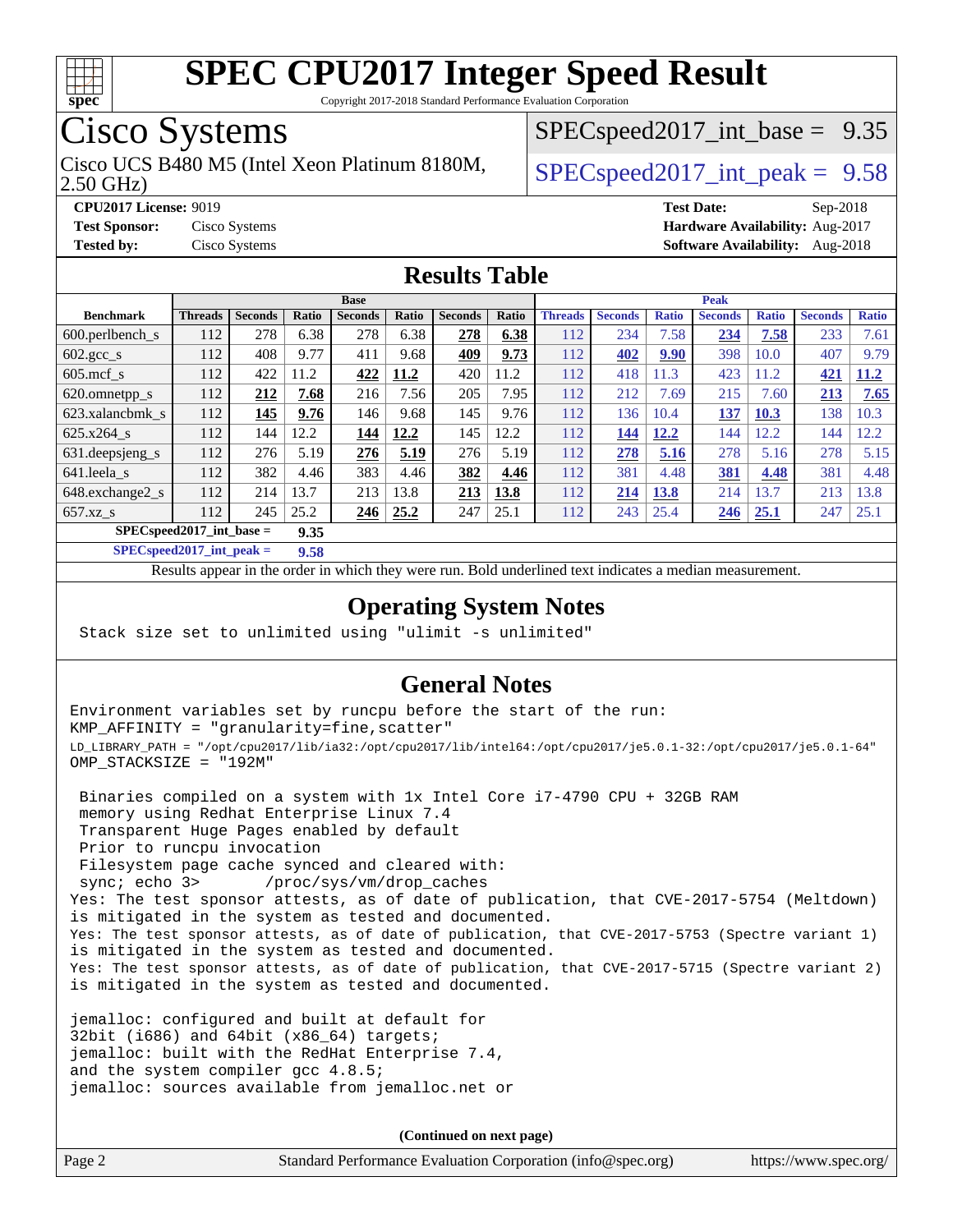

Copyright 2017-2018 Standard Performance Evaluation Corporation

### Cisco Systems

2.50 GHz) Cisco UCS B480 M5 (Intel Xeon Platinum 8180M,  $SPEC speed2017\_int\_peak = 9.58$ 

[SPECspeed2017\\_int\\_base =](http://www.spec.org/auto/cpu2017/Docs/result-fields.html#SPECspeed2017intbase) 9.35

**[CPU2017 License:](http://www.spec.org/auto/cpu2017/Docs/result-fields.html#CPU2017License)** 9019 **[Test Date:](http://www.spec.org/auto/cpu2017/Docs/result-fields.html#TestDate)** Sep-2018 **[Test Sponsor:](http://www.spec.org/auto/cpu2017/Docs/result-fields.html#TestSponsor)** Cisco Systems **[Hardware Availability:](http://www.spec.org/auto/cpu2017/Docs/result-fields.html#HardwareAvailability)** Aug-2017 **[Tested by:](http://www.spec.org/auto/cpu2017/Docs/result-fields.html#Testedby)** Cisco Systems **[Software Availability:](http://www.spec.org/auto/cpu2017/Docs/result-fields.html#SoftwareAvailability)** Aug-2018

#### **[General Notes \(Continued\)](http://www.spec.org/auto/cpu2017/Docs/result-fields.html#GeneralNotes)**

<https://github.com/jemalloc/jemalloc/releases>

#### **[Platform Notes](http://www.spec.org/auto/cpu2017/Docs/result-fields.html#PlatformNotes)**

|        | BIOS Settings:                                                                                              |                                                             |                          |  |  |  |                       |  |
|--------|-------------------------------------------------------------------------------------------------------------|-------------------------------------------------------------|--------------------------|--|--|--|-----------------------|--|
|        | Intel HyperThreading Technology set to Disabled                                                             |                                                             |                          |  |  |  |                       |  |
|        | CPU performance set to Enterprise                                                                           |                                                             |                          |  |  |  |                       |  |
|        | Power Performance Tuning set to OS Controls                                                                 |                                                             |                          |  |  |  |                       |  |
|        | SNC set to Disabled                                                                                         |                                                             |                          |  |  |  |                       |  |
|        | Patrol Scrub set to Disabled                                                                                |                                                             |                          |  |  |  |                       |  |
|        | Sysinfo program /opt/cpu2017/bin/sysinfo                                                                    |                                                             |                          |  |  |  |                       |  |
|        | Rev: r5797 of 2017-06-14 96c45e4568ad54c135fd618bcc091c0f                                                   |                                                             |                          |  |  |  |                       |  |
|        | running on linux-vb5q Wed Sep 12 02:02:44 2018                                                              |                                                             |                          |  |  |  |                       |  |
|        |                                                                                                             |                                                             |                          |  |  |  |                       |  |
|        | SUT (System Under Test) info as seen by some common utilities.<br>For more information on this section, see |                                                             |                          |  |  |  |                       |  |
|        | https://www.spec.org/cpu2017/Docs/config.html#sysinfo                                                       |                                                             |                          |  |  |  |                       |  |
|        |                                                                                                             |                                                             |                          |  |  |  |                       |  |
|        | From /proc/cpuinfo                                                                                          |                                                             |                          |  |  |  |                       |  |
|        | model name: $Intel(R)$ Xeon(R) Platinum 8180M CPU @ 2.50GHz                                                 |                                                             |                          |  |  |  |                       |  |
|        | "physical id"s (chips)                                                                                      |                                                             |                          |  |  |  |                       |  |
|        | 112 "processors"                                                                                            |                                                             |                          |  |  |  |                       |  |
|        | cores, siblings (Caution: counting these is hw and system dependent. The following                          |                                                             |                          |  |  |  |                       |  |
|        | excerpts from /proc/cpuinfo might not be reliable. Use with caution.)                                       |                                                             |                          |  |  |  |                       |  |
|        | cpu cores : 28                                                                                              |                                                             |                          |  |  |  |                       |  |
|        | siblings : 28                                                                                               |                                                             |                          |  |  |  |                       |  |
|        | physical 0: cores 0 1 2 3 4 5 6 8 9 10 11 12 13 14 16 17 18 19 20 21 22 24 25 26 27                         |                                                             |                          |  |  |  |                       |  |
|        | 28 29 30                                                                                                    |                                                             |                          |  |  |  |                       |  |
|        | physical 1: cores 0 1 2 3 4 5 6 8 9 10 11 12 13 14 16 17 18 19 20 21 22 24 25 26 27<br>28 29 30             |                                                             |                          |  |  |  |                       |  |
|        | physical 2: cores 0 1 2 3 4 5 6 8 9 10 11 12 13 14 16 17 18 19 20 21 22 24 25 26 27                         |                                                             |                          |  |  |  |                       |  |
|        | 28 29 30                                                                                                    |                                                             |                          |  |  |  |                       |  |
|        | physical 3: cores 0 1 2 3 4 5 6 8 9 10 11 12 13 14 16 17 18 19 20 21 22 24 25 26 27                         |                                                             |                          |  |  |  |                       |  |
|        | 28 29 30                                                                                                    |                                                             |                          |  |  |  |                       |  |
|        |                                                                                                             |                                                             |                          |  |  |  |                       |  |
|        | From 1scpu:                                                                                                 |                                                             |                          |  |  |  |                       |  |
|        | Architecture:                                                                                               | x86_64                                                      |                          |  |  |  |                       |  |
|        | $CPU$ op-mode( $s$ ):                                                                                       | $32$ -bit, $64$ -bit                                        |                          |  |  |  |                       |  |
|        | Byte Order:                                                                                                 | Little Endian                                               |                          |  |  |  |                       |  |
|        | CPU(s):                                                                                                     | 112                                                         |                          |  |  |  |                       |  |
|        | $On$ -line CPU $(s)$ list:                                                                                  | $0 - 111$                                                   |                          |  |  |  |                       |  |
|        | Thread( $s$ ) per core:                                                                                     | $\mathbf{1}$                                                |                          |  |  |  |                       |  |
|        | $Core(s)$ per socket:                                                                                       | 28                                                          |                          |  |  |  |                       |  |
|        | Socket(s):                                                                                                  | 4                                                           |                          |  |  |  |                       |  |
|        | NUMA $node(s):$                                                                                             | 4                                                           |                          |  |  |  |                       |  |
|        | Vendor ID:                                                                                                  | GenuineIntel                                                |                          |  |  |  |                       |  |
|        |                                                                                                             |                                                             |                          |  |  |  |                       |  |
|        |                                                                                                             |                                                             | (Continued on next page) |  |  |  |                       |  |
| Page 3 |                                                                                                             | Standard Performance Evaluation Corporation (info@spec.org) |                          |  |  |  | https://www.spec.org/ |  |
|        |                                                                                                             |                                                             |                          |  |  |  |                       |  |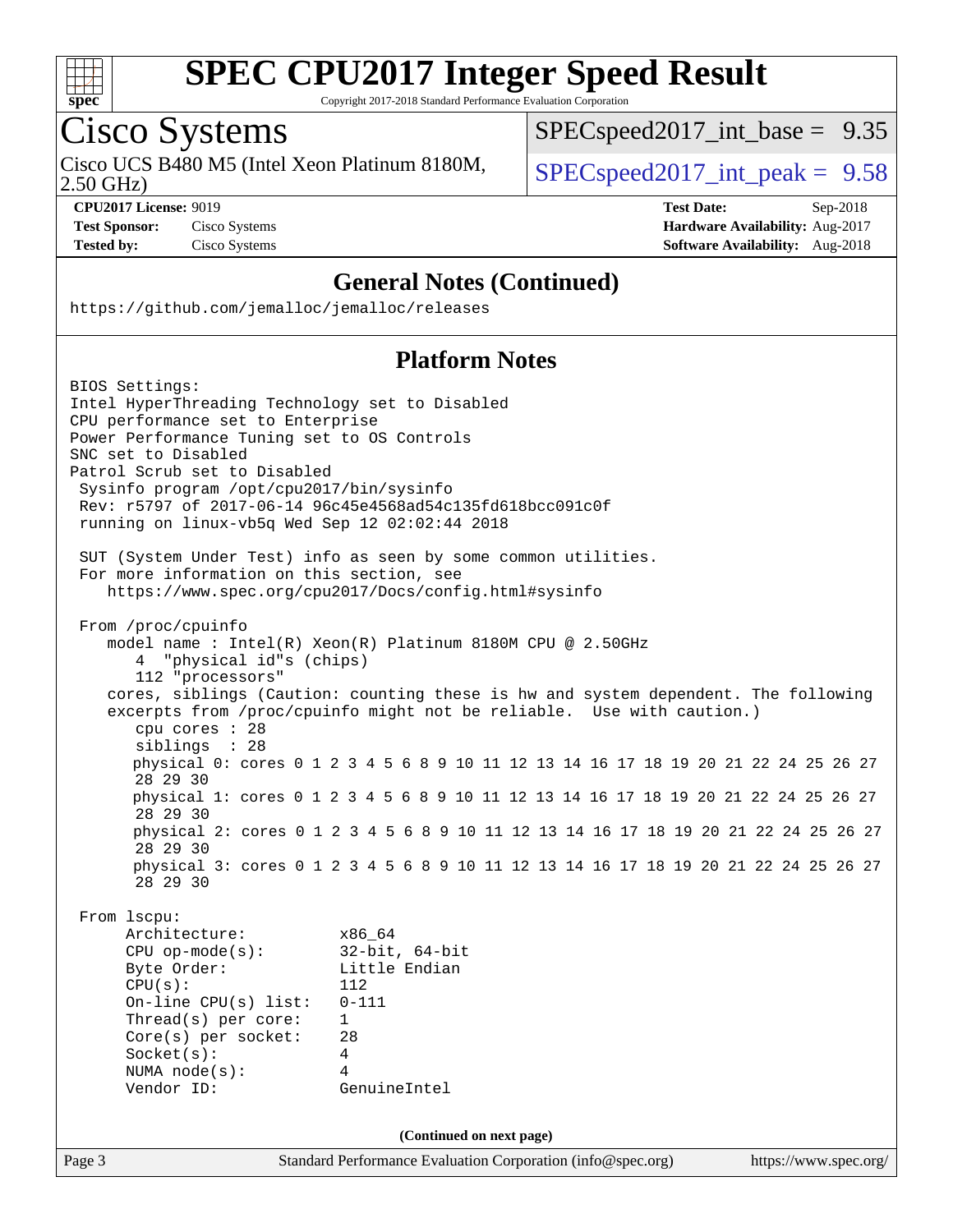

Copyright 2017-2018 Standard Performance Evaluation Corporation

# Cisco Systems<br>Cisco UCS B480 M5 (Intel Xeon Platinum 8180M,

2.50 GHz)

[SPECspeed2017\\_int\\_base =](http://www.spec.org/auto/cpu2017/Docs/result-fields.html#SPECspeed2017intbase) 9.35

 $SPEC speed2017\_int\_peak = 9.58$ 

**[CPU2017 License:](http://www.spec.org/auto/cpu2017/Docs/result-fields.html#CPU2017License)** 9019 **[Test Date:](http://www.spec.org/auto/cpu2017/Docs/result-fields.html#TestDate)** Sep-2018 **[Test Sponsor:](http://www.spec.org/auto/cpu2017/Docs/result-fields.html#TestSponsor)** Cisco Systems **[Hardware Availability:](http://www.spec.org/auto/cpu2017/Docs/result-fields.html#HardwareAvailability)** Aug-2017 **[Tested by:](http://www.spec.org/auto/cpu2017/Docs/result-fields.html#Testedby)** Cisco Systems **[Software Availability:](http://www.spec.org/auto/cpu2017/Docs/result-fields.html#SoftwareAvailability)** Aug-2018

#### **[Platform Notes \(Continued\)](http://www.spec.org/auto/cpu2017/Docs/result-fields.html#PlatformNotes)**

| CPU family:                | 6                                                                                       |  |  |  |  |  |
|----------------------------|-----------------------------------------------------------------------------------------|--|--|--|--|--|
| Model:                     | 85                                                                                      |  |  |  |  |  |
| Model name:                | Intel(R) Xeon(R) Platinum 8180M CPU @ 2.50GHz                                           |  |  |  |  |  |
| Stepping:                  | 4                                                                                       |  |  |  |  |  |
| CPU MHz:                   | 3792.885                                                                                |  |  |  |  |  |
| $CPU$ max $MHz$ :          | 3800.0000                                                                               |  |  |  |  |  |
| CPU min MHz:               | 1000.0000                                                                               |  |  |  |  |  |
| BogoMIPS:                  | 4999.96                                                                                 |  |  |  |  |  |
| Virtualization:            | $VT - x$                                                                                |  |  |  |  |  |
| L1d cache:                 | 32K                                                                                     |  |  |  |  |  |
| Lli cache:                 | 32K                                                                                     |  |  |  |  |  |
| $L2$ cache:                | 1024K                                                                                   |  |  |  |  |  |
| $L3$ cache:                | 39424K                                                                                  |  |  |  |  |  |
| NUMA $node0$ $CPU(s):$     | $0 - 27$                                                                                |  |  |  |  |  |
| NUMA $node1$ $CPU(s):$     | $28 - 55$                                                                               |  |  |  |  |  |
| NUMA $node2$ $CPU(s):$     | $56 - 83$                                                                               |  |  |  |  |  |
| NUMA $node3$ $CPU(s):$     | 84-111                                                                                  |  |  |  |  |  |
| Flags:                     | fpu vme de pse tsc msr pae mce cx8 apic sep mtrr pge mca cmov                           |  |  |  |  |  |
|                            | pat pse36 clflush dts acpi mmx fxsr sse sse2 ss ht tm pbe syscall nx pdpelgb rdtscp     |  |  |  |  |  |
|                            | lm constant_tsc art arch_perfmon pebs bts rep_good nopl xtopology nonstop_tsc           |  |  |  |  |  |
|                            | aperfmperf eagerfpu pni pclmulqdq dtes64 monitor ds_cpl vmx smx est tm2 ssse3 sdbg      |  |  |  |  |  |
|                            | fma cx16 xtpr pdcm pcid dca sse4_1 sse4_2 x2apic movbe popcnt tsc_deadline_timer aes    |  |  |  |  |  |
|                            | xsave avx f16c rdrand lahf lm abm 3dnowprefetch ida arat epb invpcid single pln pts     |  |  |  |  |  |
|                            | dtherm hwp hwp_act_window hwp_epp hwp_pkg_req intel_pt spec_ctrl kaiser tpr_shadow      |  |  |  |  |  |
|                            | vnmi flexpriority ept vpid fsgsbase tsc_adjust bmil hle avx2 smep bmi2 erms invpcid     |  |  |  |  |  |
|                            | rtm cqm mpx avx512f avx512dq rdseed adx smap clflushopt clwb avx512cd avx512bw          |  |  |  |  |  |
|                            | avx512vl xsaveopt xsavec xgetbv1 cqm_llc cqm_occup_llc                                  |  |  |  |  |  |
|                            |                                                                                         |  |  |  |  |  |
| /proc/cpuinfo cache data   |                                                                                         |  |  |  |  |  |
| cache size : 39424 KB      |                                                                                         |  |  |  |  |  |
|                            |                                                                                         |  |  |  |  |  |
|                            | From numactl --hardware WARNING: a numactl 'node' might or might not correspond to a    |  |  |  |  |  |
| physical chip.             |                                                                                         |  |  |  |  |  |
| $available: 4 nodes (0-3)$ |                                                                                         |  |  |  |  |  |
|                            | node 0 cpus: 0 1 2 3 4 5 6 7 8 9 10 11 12 13 14 15 16 17 18 19 20 21 22 23 24 25 26 27  |  |  |  |  |  |
| node 0 size: 385463 MB     |                                                                                         |  |  |  |  |  |
|                            |                                                                                         |  |  |  |  |  |
| node 0 free: 383007 MB     |                                                                                         |  |  |  |  |  |
|                            | node 1 cpus: 28 29 30 31 32 33 34 35 36 37 38 39 40 41 42 43 44 45 46 47 48 49 50 51 52 |  |  |  |  |  |
| 53 54 55                   |                                                                                         |  |  |  |  |  |
| node 1 size: 387057 MB     |                                                                                         |  |  |  |  |  |
| node 1 free: 385130 MB     |                                                                                         |  |  |  |  |  |
|                            | node 2 cpus: 56 57 58 59 60 61 62 63 64 65 66 67 68 69 70 71 72 73 74 75 76 77 78 79 80 |  |  |  |  |  |
| 81 82 83                   |                                                                                         |  |  |  |  |  |
| node 2 size: 387057 MB     |                                                                                         |  |  |  |  |  |
| node 2 free: 384552 MB     |                                                                                         |  |  |  |  |  |
|                            | node 3 cpus: 84 85 86 87 88 89 90 91 92 93 94 95 96 97 98 99 100 101 102 103 104 105    |  |  |  |  |  |
| 106 107 108 109 110 111    |                                                                                         |  |  |  |  |  |

**(Continued on next page)**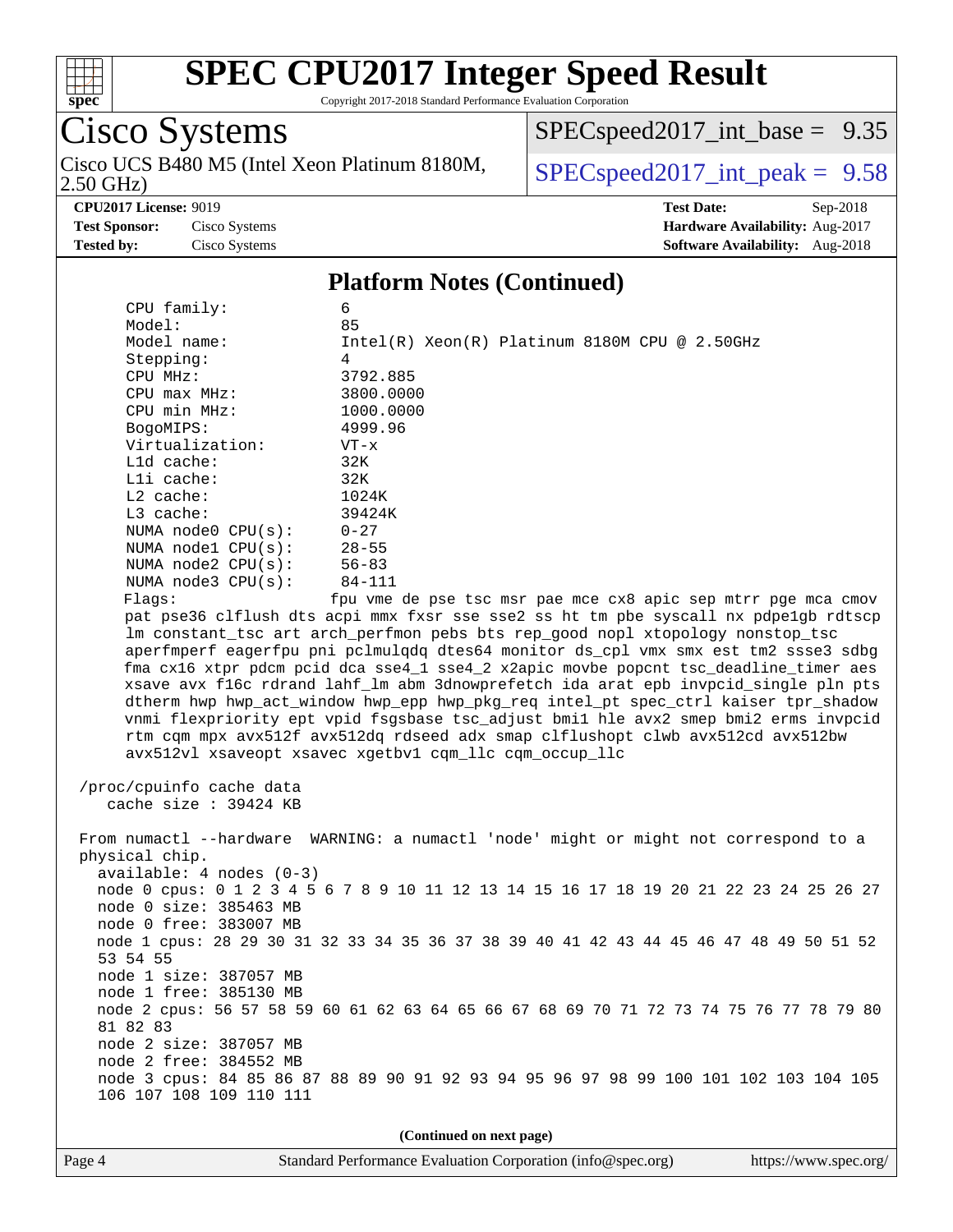

Copyright 2017-2018 Standard Performance Evaluation Corporation

#### Cisco Systems 2.50 GHz) Cisco UCS B480 M5 (Intel Xeon Platinum 8180M,  $\big|$  [SPECspeed2017\\_int\\_peak =](http://www.spec.org/auto/cpu2017/Docs/result-fields.html#SPECspeed2017intpeak) 9.58  $SPECspeed2017\_int\_base = 9.35$ **[CPU2017 License:](http://www.spec.org/auto/cpu2017/Docs/result-fields.html#CPU2017License)** 9019 **[Test Date:](http://www.spec.org/auto/cpu2017/Docs/result-fields.html#TestDate)** Sep-2018 **[Test Sponsor:](http://www.spec.org/auto/cpu2017/Docs/result-fields.html#TestSponsor)** Cisco Systems **[Hardware Availability:](http://www.spec.org/auto/cpu2017/Docs/result-fields.html#HardwareAvailability)** Aug-2017 **[Tested by:](http://www.spec.org/auto/cpu2017/Docs/result-fields.html#Testedby)** Cisco Systems **[Software Availability:](http://www.spec.org/auto/cpu2017/Docs/result-fields.html#SoftwareAvailability)** Aug-2018 **[Platform Notes \(Continued\)](http://www.spec.org/auto/cpu2017/Docs/result-fields.html#PlatformNotes)** node 3 size: 387054 MB node 3 free: 384520 MB node distances: node 0 1 2 3 0: 10 21 21 21 1: 21 10 21 21 2: 21 21 10 21 3: 21 21 21 10 From /proc/meminfo MemTotal: 1583751116 kB HugePages Total: 0 Hugepagesize: 2048 kB From /etc/\*release\* /etc/\*version\* SuSE-release: SUSE Linux Enterprise Server 12 (x86\_64) VERSION = 12 PATCHLEVEL = 2 # This file is deprecated and will be removed in a future service pack or release. # Please check /etc/os-release for details about this release. os-release:

 NAME="SLES" VERSION="12-SP2" VERSION\_ID="12.2" PRETTY\_NAME="SUSE Linux Enterprise Server 12 SP2" ID="sles" ANSI\_COLOR="0;32" CPE\_NAME="cpe:/o:suse:sles:12:sp2"

uname -a:

 Linux linux-vb5q 4.4.103-92.56-default #1 SMP Wed Dec 27 16:24:31 UTC 2017 (2fd2155) x86\_64 x86\_64 x86\_64 GNU/Linux

run-level 3 Sep 12 00:18

 SPEC is set to: /opt/cpu2017 Filesystem Type Size Used Avail Use% Mounted on /dev/sda1 xfs 280G 53G 227G 19% /

 Additional information from dmidecode follows. WARNING: Use caution when you interpret this section. The 'dmidecode' program reads system data which is "intended to allow hardware to be accurately determined", but the intent may not be met, as there are frequent changes to hardware, firmware, and the "DMTF SMBIOS" standard. BIOS Cisco Systems, Inc. B480M5.4.0.1b.0.0807180154 08/07/2018 Memory: 48x 0xCE00 M393A4K40BB2-CTD 32 GB 2 rank 2666

**(Continued on next page)**

| Page 5 | Standard Performance Evaluation Corporation (info@spec.org) | https://www.spec.org/ |
|--------|-------------------------------------------------------------|-----------------------|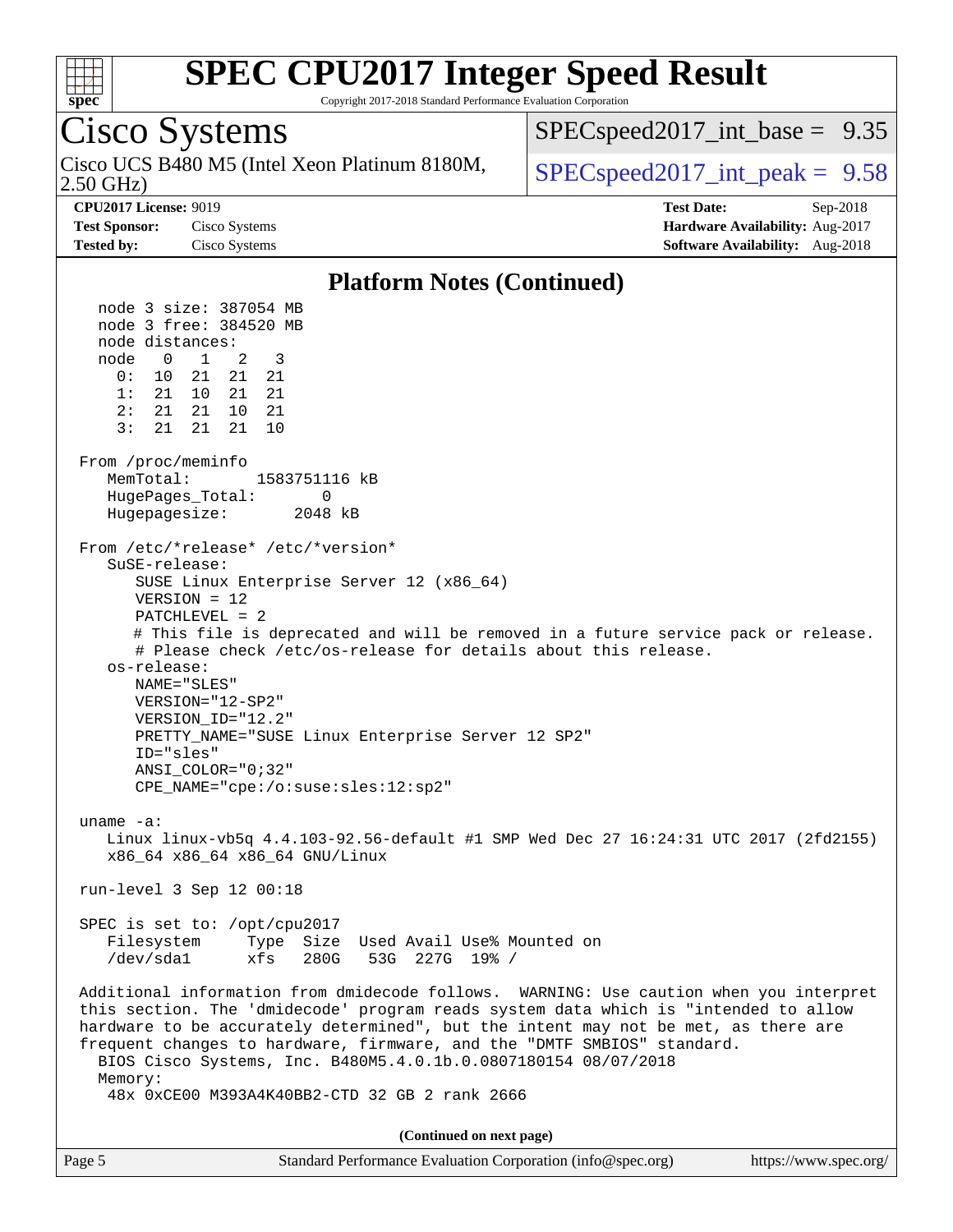

Copyright 2017-2018 Standard Performance Evaluation Corporation

### Cisco Systems

2.50 GHz) Cisco UCS B480 M5 (Intel Xeon Platinum 8180M,  $SPEC speed2017\_int\_peak = 9.58$ 

[SPECspeed2017\\_int\\_base =](http://www.spec.org/auto/cpu2017/Docs/result-fields.html#SPECspeed2017intbase) 9.35

**[CPU2017 License:](http://www.spec.org/auto/cpu2017/Docs/result-fields.html#CPU2017License)** 9019 **[Test Date:](http://www.spec.org/auto/cpu2017/Docs/result-fields.html#TestDate)** Sep-2018 **[Test Sponsor:](http://www.spec.org/auto/cpu2017/Docs/result-fields.html#TestSponsor)** Cisco Systems **[Hardware Availability:](http://www.spec.org/auto/cpu2017/Docs/result-fields.html#HardwareAvailability)** Aug-2017 **[Tested by:](http://www.spec.org/auto/cpu2017/Docs/result-fields.html#Testedby)** Cisco Systems **[Software Availability:](http://www.spec.org/auto/cpu2017/Docs/result-fields.html#SoftwareAvailability)** Aug-2018

#### **[Platform Notes \(Continued\)](http://www.spec.org/auto/cpu2017/Docs/result-fields.html#PlatformNotes)**

(End of data from sysinfo program)

#### **[Compiler Version Notes](http://www.spec.org/auto/cpu2017/Docs/result-fields.html#CompilerVersionNotes)**

| $600. perlbench_s(base) 602. gcc_s(base) 605.mcf_s(base) 625.x264_s(base)$<br>CC.<br>$peak)$ 657.xz_s(base) |
|-------------------------------------------------------------------------------------------------------------|
| icc (ICC) 18.0.0 20170811<br>Copyright (C) 1985-2017 Intel Corporation. All rights reserved.                |
| $600. perlbench_s (peak) 602. gcc_s (peak) 605. mcf_s (peak) 657. xz_s (peak)$<br>CC.                       |
| icc (ICC) 18.0.0 20170811<br>Copyright (C) 1985-2017 Intel Corporation. All rights reserved.                |
| CXXC 620.omnetpp $s(base)$ 623.xalancbmk $s(base)$ 631.deepsjeng $s(base)$<br>$641.$ leela_s(base)          |
| icpc (ICC) 18.0.0 20170811<br>Copyright (C) 1985-2017 Intel Corporation. All rights reserved.               |
| CXXC 620.omnetpp_s(peak) 623.xalancbmk_s(peak) 631.deepsjeng_s(peak)<br>641.leela_s(peak)                   |
| icpc (ICC) 18.0.0 20170811<br>Copyright (C) 1985-2017 Intel Corporation. All rights reserved.               |
| 648.exchange2_s(base, peak)<br>FC.                                                                          |
| ifort (IFORT) 18.0.0 20170811<br>Copyright (C) 1985-2017 Intel Corporation. All rights reserved.            |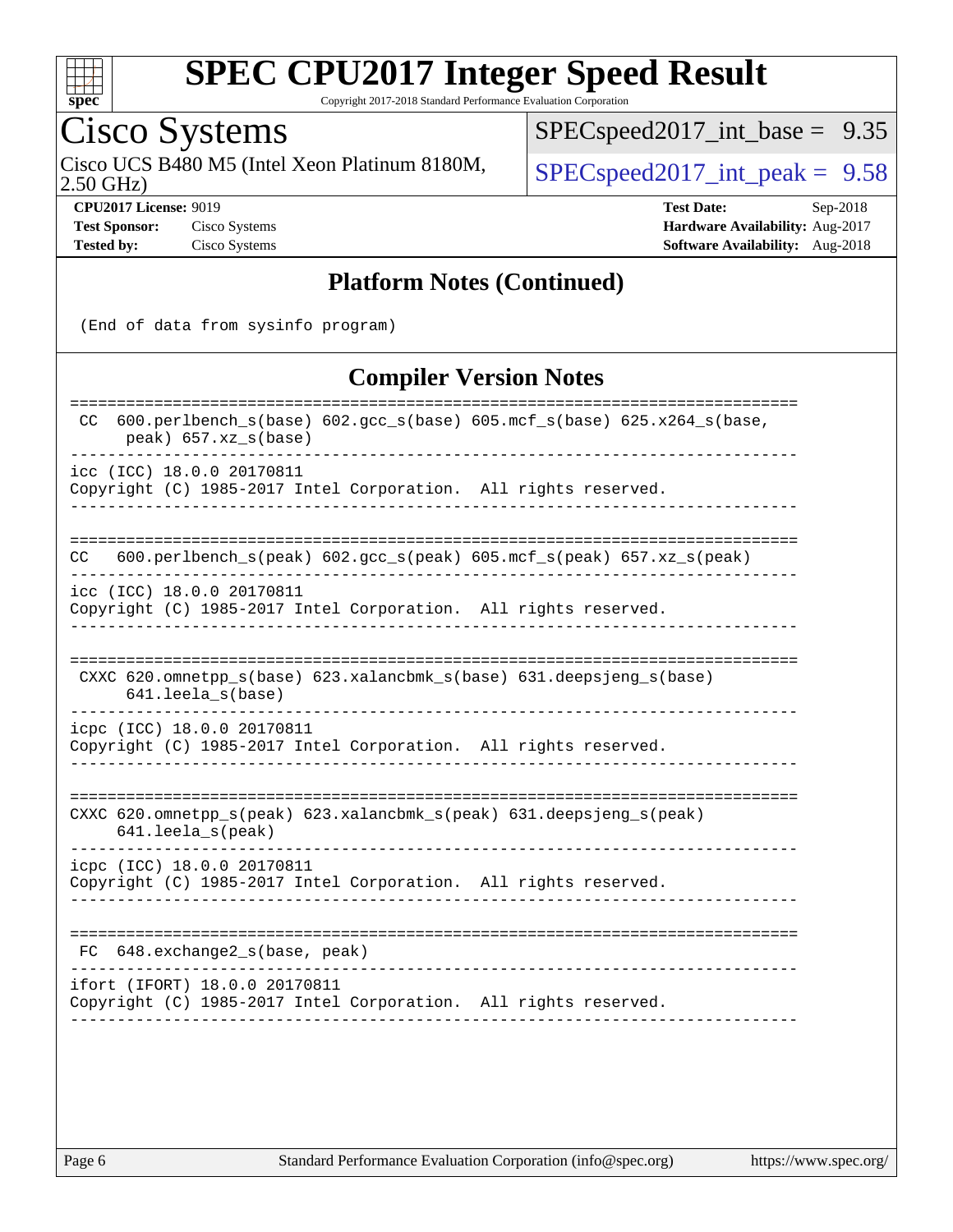

Copyright 2017-2018 Standard Performance Evaluation Corporation

### Cisco Systems

2.50 GHz) Cisco UCS B480 M5 (Intel Xeon Platinum 8180M,  $\big|$  [SPECspeed2017\\_int\\_peak =](http://www.spec.org/auto/cpu2017/Docs/result-fields.html#SPECspeed2017intpeak) 9.58

 $SPECspeed2017\_int\_base = 9.35$ 

**[CPU2017 License:](http://www.spec.org/auto/cpu2017/Docs/result-fields.html#CPU2017License)** 9019 **[Test Date:](http://www.spec.org/auto/cpu2017/Docs/result-fields.html#TestDate)** Sep-2018 **[Test Sponsor:](http://www.spec.org/auto/cpu2017/Docs/result-fields.html#TestSponsor)** Cisco Systems **[Hardware Availability:](http://www.spec.org/auto/cpu2017/Docs/result-fields.html#HardwareAvailability)** Aug-2017 **[Tested by:](http://www.spec.org/auto/cpu2017/Docs/result-fields.html#Testedby)** Cisco Systems **[Software Availability:](http://www.spec.org/auto/cpu2017/Docs/result-fields.html#SoftwareAvailability)** Aug-2018

### **[Base Compiler Invocation](http://www.spec.org/auto/cpu2017/Docs/result-fields.html#BaseCompilerInvocation)**

[C benchmarks:](http://www.spec.org/auto/cpu2017/Docs/result-fields.html#Cbenchmarks) [icc -m64 -std=c11](http://www.spec.org/cpu2017/results/res2018q4/cpu2017-20180918-08909.flags.html#user_CCbase_intel_icc_64bit_c11_33ee0cdaae7deeeab2a9725423ba97205ce30f63b9926c2519791662299b76a0318f32ddfffdc46587804de3178b4f9328c46fa7c2b0cd779d7a61945c91cd35)

[C++ benchmarks](http://www.spec.org/auto/cpu2017/Docs/result-fields.html#CXXbenchmarks): [icpc -m64](http://www.spec.org/cpu2017/results/res2018q4/cpu2017-20180918-08909.flags.html#user_CXXbase_intel_icpc_64bit_4ecb2543ae3f1412ef961e0650ca070fec7b7afdcd6ed48761b84423119d1bf6bdf5cad15b44d48e7256388bc77273b966e5eb805aefd121eb22e9299b2ec9d9)

[Fortran benchmarks:](http://www.spec.org/auto/cpu2017/Docs/result-fields.html#Fortranbenchmarks) [ifort -m64](http://www.spec.org/cpu2017/results/res2018q4/cpu2017-20180918-08909.flags.html#user_FCbase_intel_ifort_64bit_24f2bb282fbaeffd6157abe4f878425411749daecae9a33200eee2bee2fe76f3b89351d69a8130dd5949958ce389cf37ff59a95e7a40d588e8d3a57e0c3fd751)

### **[Base Portability Flags](http://www.spec.org/auto/cpu2017/Docs/result-fields.html#BasePortabilityFlags)**

 600.perlbench\_s: [-DSPEC\\_LP64](http://www.spec.org/cpu2017/results/res2018q4/cpu2017-20180918-08909.flags.html#b600.perlbench_s_basePORTABILITY_DSPEC_LP64) [-DSPEC\\_LINUX\\_X64](http://www.spec.org/cpu2017/results/res2018q4/cpu2017-20180918-08909.flags.html#b600.perlbench_s_baseCPORTABILITY_DSPEC_LINUX_X64) 602.gcc\_s: [-DSPEC\\_LP64](http://www.spec.org/cpu2017/results/res2018q4/cpu2017-20180918-08909.flags.html#suite_basePORTABILITY602_gcc_s_DSPEC_LP64) 605.mcf\_s: [-DSPEC\\_LP64](http://www.spec.org/cpu2017/results/res2018q4/cpu2017-20180918-08909.flags.html#suite_basePORTABILITY605_mcf_s_DSPEC_LP64) 620.omnetpp\_s: [-DSPEC\\_LP64](http://www.spec.org/cpu2017/results/res2018q4/cpu2017-20180918-08909.flags.html#suite_basePORTABILITY620_omnetpp_s_DSPEC_LP64) 623.xalancbmk\_s: [-DSPEC\\_LP64](http://www.spec.org/cpu2017/results/res2018q4/cpu2017-20180918-08909.flags.html#suite_basePORTABILITY623_xalancbmk_s_DSPEC_LP64) [-DSPEC\\_LINUX](http://www.spec.org/cpu2017/results/res2018q4/cpu2017-20180918-08909.flags.html#b623.xalancbmk_s_baseCXXPORTABILITY_DSPEC_LINUX) 625.x264\_s: [-DSPEC\\_LP64](http://www.spec.org/cpu2017/results/res2018q4/cpu2017-20180918-08909.flags.html#suite_basePORTABILITY625_x264_s_DSPEC_LP64) 631.deepsjeng\_s: [-DSPEC\\_LP64](http://www.spec.org/cpu2017/results/res2018q4/cpu2017-20180918-08909.flags.html#suite_basePORTABILITY631_deepsjeng_s_DSPEC_LP64) 641.leela\_s: [-DSPEC\\_LP64](http://www.spec.org/cpu2017/results/res2018q4/cpu2017-20180918-08909.flags.html#suite_basePORTABILITY641_leela_s_DSPEC_LP64) 648.exchange2\_s: [-DSPEC\\_LP64](http://www.spec.org/cpu2017/results/res2018q4/cpu2017-20180918-08909.flags.html#suite_basePORTABILITY648_exchange2_s_DSPEC_LP64) 657.xz\_s: [-DSPEC\\_LP64](http://www.spec.org/cpu2017/results/res2018q4/cpu2017-20180918-08909.flags.html#suite_basePORTABILITY657_xz_s_DSPEC_LP64)

### **[Base Optimization Flags](http://www.spec.org/auto/cpu2017/Docs/result-fields.html#BaseOptimizationFlags)**

#### [C benchmarks](http://www.spec.org/auto/cpu2017/Docs/result-fields.html#Cbenchmarks):

[-Wl,-z,muldefs](http://www.spec.org/cpu2017/results/res2018q4/cpu2017-20180918-08909.flags.html#user_CCbase_link_force_multiple1_b4cbdb97b34bdee9ceefcfe54f4c8ea74255f0b02a4b23e853cdb0e18eb4525ac79b5a88067c842dd0ee6996c24547a27a4b99331201badda8798ef8a743f577) [-xCORE-AVX512](http://www.spec.org/cpu2017/results/res2018q4/cpu2017-20180918-08909.flags.html#user_CCbase_f-xCORE-AVX512) [-ipo](http://www.spec.org/cpu2017/results/res2018q4/cpu2017-20180918-08909.flags.html#user_CCbase_f-ipo) [-O3](http://www.spec.org/cpu2017/results/res2018q4/cpu2017-20180918-08909.flags.html#user_CCbase_f-O3) [-no-prec-div](http://www.spec.org/cpu2017/results/res2018q4/cpu2017-20180918-08909.flags.html#user_CCbase_f-no-prec-div) [-qopt-mem-layout-trans=3](http://www.spec.org/cpu2017/results/res2018q4/cpu2017-20180918-08909.flags.html#user_CCbase_f-qopt-mem-layout-trans_de80db37974c74b1f0e20d883f0b675c88c3b01e9d123adea9b28688d64333345fb62bc4a798493513fdb68f60282f9a726aa07f478b2f7113531aecce732043) [-qopenmp](http://www.spec.org/cpu2017/results/res2018q4/cpu2017-20180918-08909.flags.html#user_CCbase_qopenmp_16be0c44f24f464004c6784a7acb94aca937f053568ce72f94b139a11c7c168634a55f6653758ddd83bcf7b8463e8028bb0b48b77bcddc6b78d5d95bb1df2967) [-DSPEC\\_OPENMP](http://www.spec.org/cpu2017/results/res2018q4/cpu2017-20180918-08909.flags.html#suite_CCbase_DSPEC_OPENMP) [-L/usr/local/je5.0.1-64/lib](http://www.spec.org/cpu2017/results/res2018q4/cpu2017-20180918-08909.flags.html#user_CCbase_jemalloc_link_path64_4b10a636b7bce113509b17f3bd0d6226c5fb2346b9178c2d0232c14f04ab830f976640479e5c33dc2bcbbdad86ecfb6634cbbd4418746f06f368b512fced5394) [-ljemalloc](http://www.spec.org/cpu2017/results/res2018q4/cpu2017-20180918-08909.flags.html#user_CCbase_jemalloc_link_lib_d1249b907c500fa1c0672f44f562e3d0f79738ae9e3c4a9c376d49f265a04b9c99b167ecedbf6711b3085be911c67ff61f150a17b3472be731631ba4d0471706)

#### [C++ benchmarks:](http://www.spec.org/auto/cpu2017/Docs/result-fields.html#CXXbenchmarks)

[-Wl,-z,muldefs](http://www.spec.org/cpu2017/results/res2018q4/cpu2017-20180918-08909.flags.html#user_CXXbase_link_force_multiple1_b4cbdb97b34bdee9ceefcfe54f4c8ea74255f0b02a4b23e853cdb0e18eb4525ac79b5a88067c842dd0ee6996c24547a27a4b99331201badda8798ef8a743f577) [-xCORE-AVX512](http://www.spec.org/cpu2017/results/res2018q4/cpu2017-20180918-08909.flags.html#user_CXXbase_f-xCORE-AVX512) [-ipo](http://www.spec.org/cpu2017/results/res2018q4/cpu2017-20180918-08909.flags.html#user_CXXbase_f-ipo) [-O3](http://www.spec.org/cpu2017/results/res2018q4/cpu2017-20180918-08909.flags.html#user_CXXbase_f-O3) [-no-prec-div](http://www.spec.org/cpu2017/results/res2018q4/cpu2017-20180918-08909.flags.html#user_CXXbase_f-no-prec-div) [-qopt-mem-layout-trans=3](http://www.spec.org/cpu2017/results/res2018q4/cpu2017-20180918-08909.flags.html#user_CXXbase_f-qopt-mem-layout-trans_de80db37974c74b1f0e20d883f0b675c88c3b01e9d123adea9b28688d64333345fb62bc4a798493513fdb68f60282f9a726aa07f478b2f7113531aecce732043) [-L/usr/local/je5.0.1-64/lib](http://www.spec.org/cpu2017/results/res2018q4/cpu2017-20180918-08909.flags.html#user_CXXbase_jemalloc_link_path64_4b10a636b7bce113509b17f3bd0d6226c5fb2346b9178c2d0232c14f04ab830f976640479e5c33dc2bcbbdad86ecfb6634cbbd4418746f06f368b512fced5394) [-ljemalloc](http://www.spec.org/cpu2017/results/res2018q4/cpu2017-20180918-08909.flags.html#user_CXXbase_jemalloc_link_lib_d1249b907c500fa1c0672f44f562e3d0f79738ae9e3c4a9c376d49f265a04b9c99b167ecedbf6711b3085be911c67ff61f150a17b3472be731631ba4d0471706)

#### [Fortran benchmarks](http://www.spec.org/auto/cpu2017/Docs/result-fields.html#Fortranbenchmarks):

[-Wl,-z,muldefs](http://www.spec.org/cpu2017/results/res2018q4/cpu2017-20180918-08909.flags.html#user_FCbase_link_force_multiple1_b4cbdb97b34bdee9ceefcfe54f4c8ea74255f0b02a4b23e853cdb0e18eb4525ac79b5a88067c842dd0ee6996c24547a27a4b99331201badda8798ef8a743f577) [-xCORE-AVX512](http://www.spec.org/cpu2017/results/res2018q4/cpu2017-20180918-08909.flags.html#user_FCbase_f-xCORE-AVX512) [-ipo](http://www.spec.org/cpu2017/results/res2018q4/cpu2017-20180918-08909.flags.html#user_FCbase_f-ipo) [-O3](http://www.spec.org/cpu2017/results/res2018q4/cpu2017-20180918-08909.flags.html#user_FCbase_f-O3) [-no-prec-div](http://www.spec.org/cpu2017/results/res2018q4/cpu2017-20180918-08909.flags.html#user_FCbase_f-no-prec-div) [-qopt-mem-layout-trans=3](http://www.spec.org/cpu2017/results/res2018q4/cpu2017-20180918-08909.flags.html#user_FCbase_f-qopt-mem-layout-trans_de80db37974c74b1f0e20d883f0b675c88c3b01e9d123adea9b28688d64333345fb62bc4a798493513fdb68f60282f9a726aa07f478b2f7113531aecce732043) [-nostandard-realloc-lhs](http://www.spec.org/cpu2017/results/res2018q4/cpu2017-20180918-08909.flags.html#user_FCbase_f_2003_std_realloc_82b4557e90729c0f113870c07e44d33d6f5a304b4f63d4c15d2d0f1fab99f5daaed73bdb9275d9ae411527f28b936061aa8b9c8f2d63842963b95c9dd6426b8a) [-align array32byte](http://www.spec.org/cpu2017/results/res2018q4/cpu2017-20180918-08909.flags.html#user_FCbase_align_array32byte_b982fe038af199962ba9a80c053b8342c548c85b40b8e86eb3cc33dee0d7986a4af373ac2d51c3f7cf710a18d62fdce2948f201cd044323541f22fc0fffc51b6) [-L/usr/local/je5.0.1-64/lib](http://www.spec.org/cpu2017/results/res2018q4/cpu2017-20180918-08909.flags.html#user_FCbase_jemalloc_link_path64_4b10a636b7bce113509b17f3bd0d6226c5fb2346b9178c2d0232c14f04ab830f976640479e5c33dc2bcbbdad86ecfb6634cbbd4418746f06f368b512fced5394) [-ljemalloc](http://www.spec.org/cpu2017/results/res2018q4/cpu2017-20180918-08909.flags.html#user_FCbase_jemalloc_link_lib_d1249b907c500fa1c0672f44f562e3d0f79738ae9e3c4a9c376d49f265a04b9c99b167ecedbf6711b3085be911c67ff61f150a17b3472be731631ba4d0471706)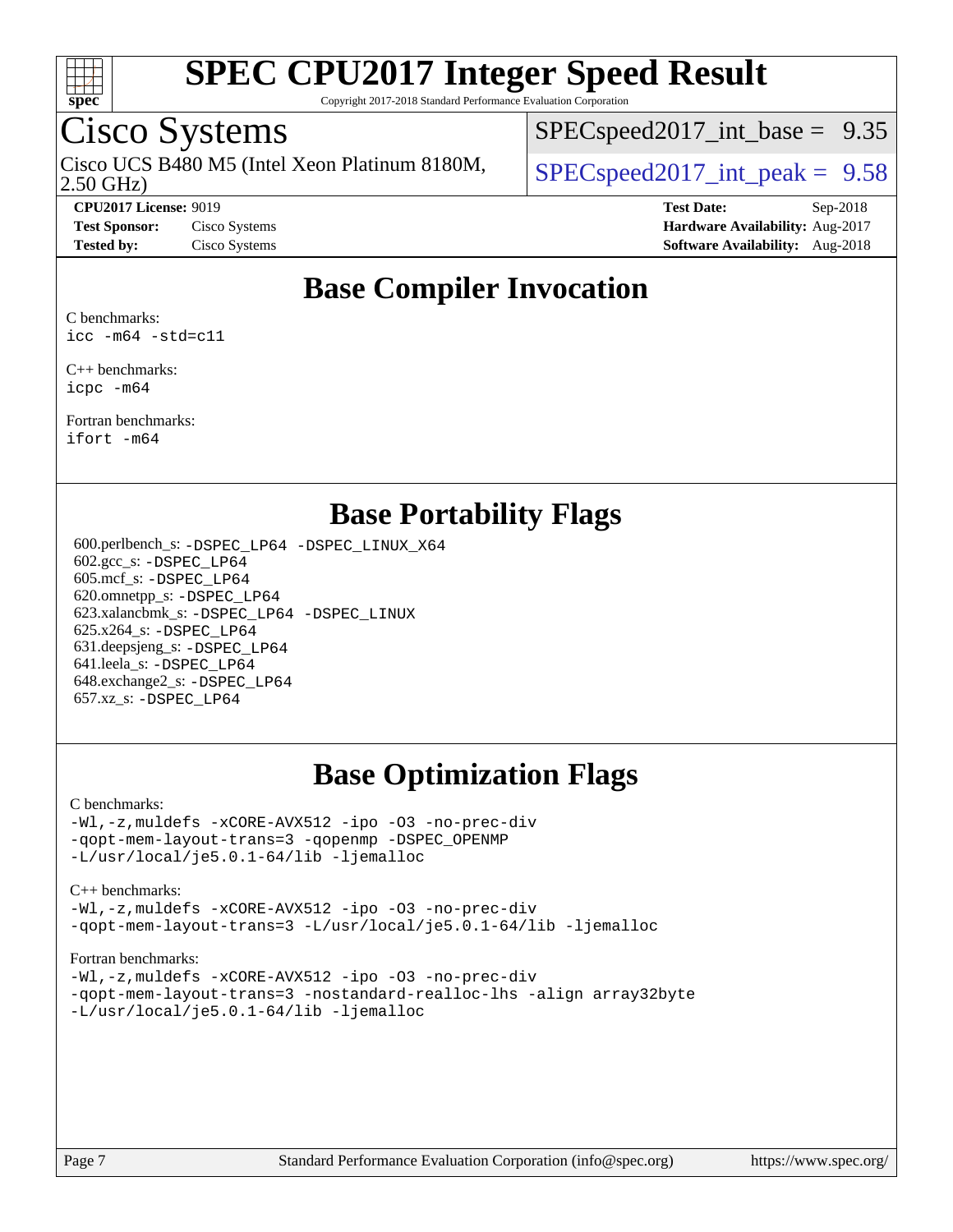

Copyright 2017-2018 Standard Performance Evaluation Corporation

### Cisco Systems

2.50 GHz) Cisco UCS B480 M5 (Intel Xeon Platinum 8180M,  $\big|$  [SPECspeed2017\\_int\\_peak =](http://www.spec.org/auto/cpu2017/Docs/result-fields.html#SPECspeed2017intpeak) 9.58

 $SPECspeed2017\_int\_base = 9.35$ 

**[CPU2017 License:](http://www.spec.org/auto/cpu2017/Docs/result-fields.html#CPU2017License)** 9019 **[Test Date:](http://www.spec.org/auto/cpu2017/Docs/result-fields.html#TestDate)** Sep-2018 **[Test Sponsor:](http://www.spec.org/auto/cpu2017/Docs/result-fields.html#TestSponsor)** Cisco Systems **[Hardware Availability:](http://www.spec.org/auto/cpu2017/Docs/result-fields.html#HardwareAvailability)** Aug-2017 **[Tested by:](http://www.spec.org/auto/cpu2017/Docs/result-fields.html#Testedby)** Cisco Systems **[Software Availability:](http://www.spec.org/auto/cpu2017/Docs/result-fields.html#SoftwareAvailability)** Aug-2018

### **[Peak Compiler Invocation](http://www.spec.org/auto/cpu2017/Docs/result-fields.html#PeakCompilerInvocation)**

[C benchmarks](http://www.spec.org/auto/cpu2017/Docs/result-fields.html#Cbenchmarks):

[icc -m64 -std=c11](http://www.spec.org/cpu2017/results/res2018q4/cpu2017-20180918-08909.flags.html#user_CCpeak_intel_icc_64bit_c11_33ee0cdaae7deeeab2a9725423ba97205ce30f63b9926c2519791662299b76a0318f32ddfffdc46587804de3178b4f9328c46fa7c2b0cd779d7a61945c91cd35)

[C++ benchmarks \(except as noted below\)](http://www.spec.org/auto/cpu2017/Docs/result-fields.html#CXXbenchmarksexceptasnotedbelow): [icpc -m64](http://www.spec.org/cpu2017/results/res2018q4/cpu2017-20180918-08909.flags.html#user_CXXpeak_intel_icpc_64bit_4ecb2543ae3f1412ef961e0650ca070fec7b7afdcd6ed48761b84423119d1bf6bdf5cad15b44d48e7256388bc77273b966e5eb805aefd121eb22e9299b2ec9d9)

623.xalancbmk\_s: [icpc -m32 -L/opt/intel/compilers\\_and\\_libraries\\_2018/linux/lib/ia32](http://www.spec.org/cpu2017/results/res2018q4/cpu2017-20180918-08909.flags.html#user_peakCXXLD623_xalancbmk_s_intel_icpc_49b8c4a2e52517df5e44233d8730ac3dfca5acbb5ef11df3347e50260a55109134bcb7fd2e543798dfd93e66566a4e08776ad3f7d40a4ff4276870c090f61f0e)

[Fortran benchmarks](http://www.spec.org/auto/cpu2017/Docs/result-fields.html#Fortranbenchmarks): [ifort -m64](http://www.spec.org/cpu2017/results/res2018q4/cpu2017-20180918-08909.flags.html#user_FCpeak_intel_ifort_64bit_24f2bb282fbaeffd6157abe4f878425411749daecae9a33200eee2bee2fe76f3b89351d69a8130dd5949958ce389cf37ff59a95e7a40d588e8d3a57e0c3fd751)

### **[Peak Portability Flags](http://www.spec.org/auto/cpu2017/Docs/result-fields.html#PeakPortabilityFlags)**

 600.perlbench\_s: [-DSPEC\\_LP64](http://www.spec.org/cpu2017/results/res2018q4/cpu2017-20180918-08909.flags.html#b600.perlbench_s_peakPORTABILITY_DSPEC_LP64) [-DSPEC\\_LINUX\\_X64](http://www.spec.org/cpu2017/results/res2018q4/cpu2017-20180918-08909.flags.html#b600.perlbench_s_peakCPORTABILITY_DSPEC_LINUX_X64) 602.gcc\_s: [-DSPEC\\_LP64](http://www.spec.org/cpu2017/results/res2018q4/cpu2017-20180918-08909.flags.html#suite_peakPORTABILITY602_gcc_s_DSPEC_LP64) 605.mcf\_s: [-DSPEC\\_LP64](http://www.spec.org/cpu2017/results/res2018q4/cpu2017-20180918-08909.flags.html#suite_peakPORTABILITY605_mcf_s_DSPEC_LP64) 620.omnetpp\_s: [-DSPEC\\_LP64](http://www.spec.org/cpu2017/results/res2018q4/cpu2017-20180918-08909.flags.html#suite_peakPORTABILITY620_omnetpp_s_DSPEC_LP64) 623.xalancbmk\_s: [-D\\_FILE\\_OFFSET\\_BITS=64](http://www.spec.org/cpu2017/results/res2018q4/cpu2017-20180918-08909.flags.html#user_peakPORTABILITY623_xalancbmk_s_file_offset_bits_64_5ae949a99b284ddf4e95728d47cb0843d81b2eb0e18bdfe74bbf0f61d0b064f4bda2f10ea5eb90e1dcab0e84dbc592acfc5018bc955c18609f94ddb8d550002c) [-DSPEC\\_LINUX](http://www.spec.org/cpu2017/results/res2018q4/cpu2017-20180918-08909.flags.html#b623.xalancbmk_s_peakCXXPORTABILITY_DSPEC_LINUX) 625.x264\_s: [-DSPEC\\_LP64](http://www.spec.org/cpu2017/results/res2018q4/cpu2017-20180918-08909.flags.html#suite_peakPORTABILITY625_x264_s_DSPEC_LP64) 631.deepsjeng\_s: [-DSPEC\\_LP64](http://www.spec.org/cpu2017/results/res2018q4/cpu2017-20180918-08909.flags.html#suite_peakPORTABILITY631_deepsjeng_s_DSPEC_LP64) 641.leela\_s: [-DSPEC\\_LP64](http://www.spec.org/cpu2017/results/res2018q4/cpu2017-20180918-08909.flags.html#suite_peakPORTABILITY641_leela_s_DSPEC_LP64) 648.exchange2\_s: [-DSPEC\\_LP64](http://www.spec.org/cpu2017/results/res2018q4/cpu2017-20180918-08909.flags.html#suite_peakPORTABILITY648_exchange2_s_DSPEC_LP64) 657.xz\_s: [-DSPEC\\_LP64](http://www.spec.org/cpu2017/results/res2018q4/cpu2017-20180918-08909.flags.html#suite_peakPORTABILITY657_xz_s_DSPEC_LP64)

### **[Peak Optimization Flags](http://www.spec.org/auto/cpu2017/Docs/result-fields.html#PeakOptimizationFlags)**

[C benchmarks](http://www.spec.org/auto/cpu2017/Docs/result-fields.html#Cbenchmarks):

```
600.perlbench_s: -W1, -z, muldefs -prof-gen(pass 1)-prof-use(pass 2) -02
-xCORE-AVX512 -qopt-mem-layout-trans=3 -ipo -O3
-no-prec-div -DSPEC_SUPPRESS_OPENMP -qopenmp
-DSPEC_OPENMP -fno-strict-overflow
-L/usr/local/je5.0.1-64/lib -ljemalloc
 602.gcc_s: -Wl,-z,muldefs -prof-gen(pass 1) -prof-use(pass 2) -O2
-xCORE-AVX512 -qopt-mem-layout-trans=3 -ipo -O3
-no-prec-div -DSPEC_SUPPRESS_OPENMP -qopenmp
-DSPEC_OPENMP -L/usr/local/je5.0.1-64/lib -ljemalloc
605.mcf_s: -W1, -z, muldefs -prof-qen(pass 1) -prof-use-ipo-xCORE-AVX512 -O3 -no-prec-div -qopt-mem-layout-trans=3
-DSPEC_SUPPRESS_OPENMP -qopenmp -DSPEC_OPENMP
                                     (Continued on next page)
```

| Page 8 | Standard Performance Evaluation Corporation (info@spec.org) | https://www.spec.org/ |
|--------|-------------------------------------------------------------|-----------------------|